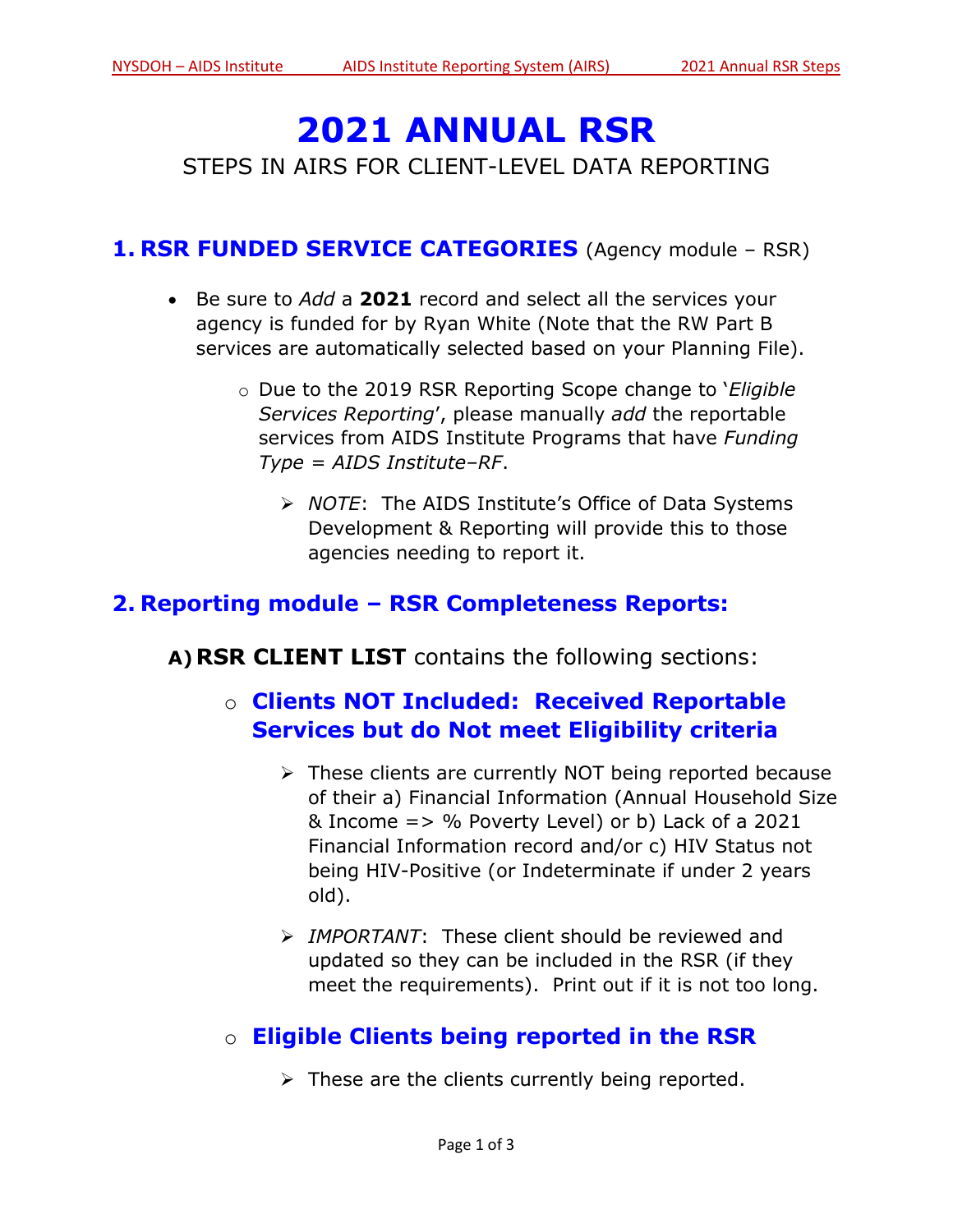#### **B) RSR MISSING DATA REPORT BY CLIENT**

- o Identifies all the Missing and Unknown data elements for each client *that is being* reported in the RSR.
- o NOTE: Clients with no Missing or Unknown data are excluded from this report.
- o *IMPORTANT*: Clean up the missing data. Enter data into Historical Information screens, Service entry, or the 'RSR Client Completeness Assessment' form (clinical clients).

#### **C)** *OPTIONAL*: **RSR Client Detail:**

o Includes all the information being reported, one client at a time.

#### **D)***OPTIONAL*: **RSR Aggregate Completeness Report:**

o Contains the client counts by RSR Question. Includes Counts and Percentage of 'Known' and 'Unknown/Missing' responses. This is the same report as found in the 'RSR Client Completeness Reports' package (below) that is received after the AIDS Institute receives your RSR Extract.

# **3. RSR – Ryan White Services Report/Extract** (Extracts –

Extracts):

- Create Extract zip file (Save To Disk).
- Submit to AIDS Institute via the HCS (Health Commerce System) using the Report Group Name, *AIDS Institute Monthly Report Extract*, and select the '*AIDS Ryan White Annual Services Report*' option. (See the 'How to Use the Health Commerce Systems (HCS) document in the RSR section of the [www.airsny.org](http://www.airsny.org/) website.)

#### **4. CLIENT CLEANUP**

• The *goal* is to report 100% information completeness. This means that you should clean up the missing or unknown data, as much as possible.